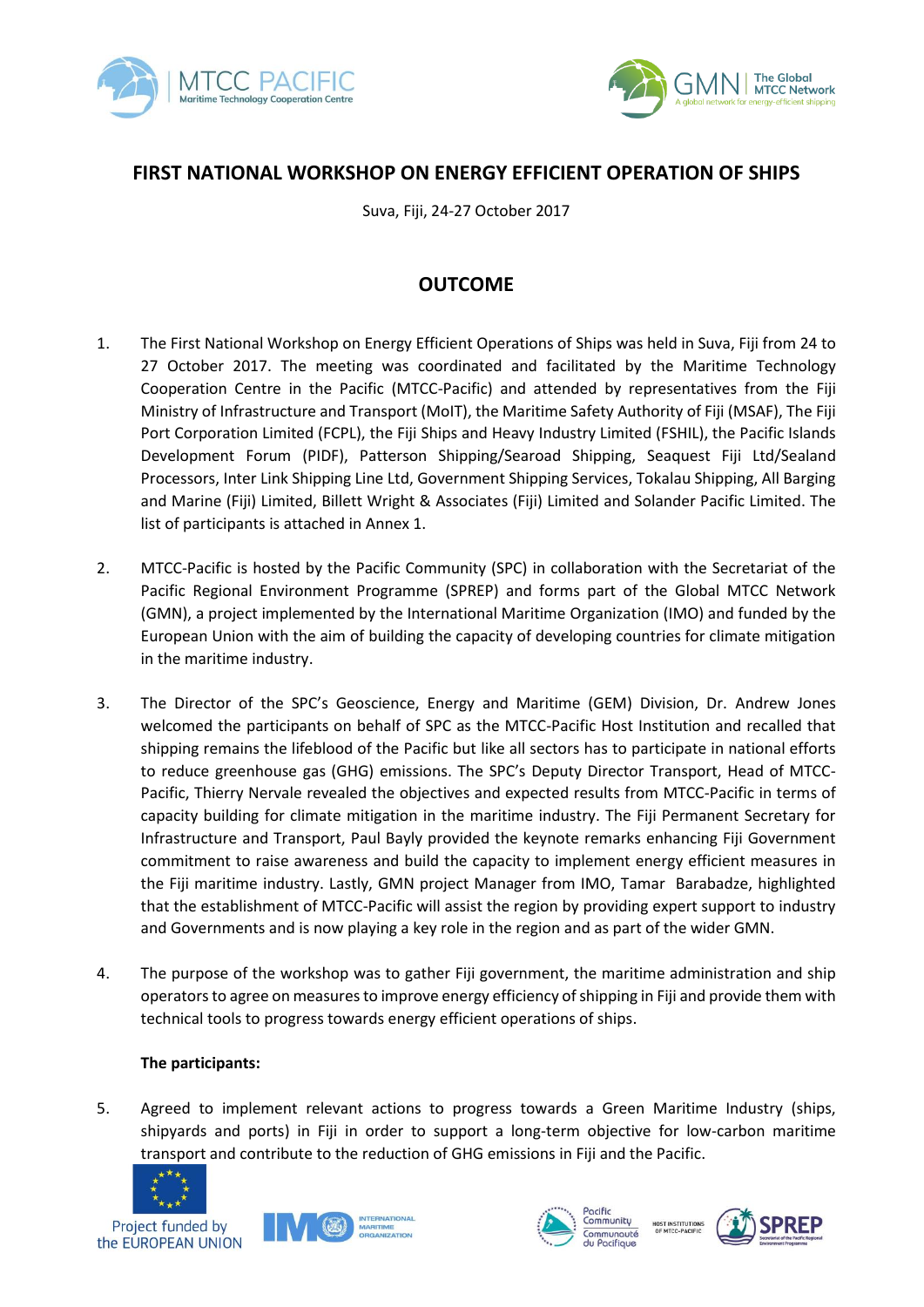- 6. Recognize the drivers, needs, barriers and relevant actions stated in Annex 2 that should include:
	- i. Capacity building and awareness;
	- ii. Policy and legislation review;
	- iii. Incentives towards energy efficiency and use of new technologies;
	- iv. Private-public partnerships; and
	- v. Ship maintenance and use of energy efficient equipment on board existing vessels.
- 7. Agreed to lead by example and be involved in MTCC-Pacific pilot-projects on energy efficient operations of ships and data collection that will assist in implementing immediate actions adapted to Fiji registered vessels, ports and shipyards.
- 8. Agreed to collect and share relevant data on fuel consumption through protocols with MoIT and MTCC-Pacific and request MTCC-Pacific to provide templates and assist in the collection and reporting, ensuring confidentiality and accessibility of information.
- 9. Recognized existing capabilities and future opportunities in Fiji to build and maintain energy efficient vessels or produce and use alternative fuels that require support from the Government of Fiji.
- 10. Noted existing incentives in Fiji that can maximize opportunities for energy efficient operations of ships but recognized the need for improved awareness and further incentives adapted to the special circumstances of domestic shipping in Fiji.
- 11. Raised the issue of lack of infrastructure in outer islands to facilitate shipping services and reduce fuel oil consumption and the opportunity to explore onshore power supply at domestic wharves.
- 12. Invited all ship owners to contribute to the revival of the Fiji Ship Owners Association to champion a Green Maritime Industry in Fiji.
- 13. Requested MTCC-Pacific to coordinate and facilitate a follow-up workshop to present and discuss progress in measures implemented in 2017-2018 related to energy efficiency and data collection in Fiji maritime industry.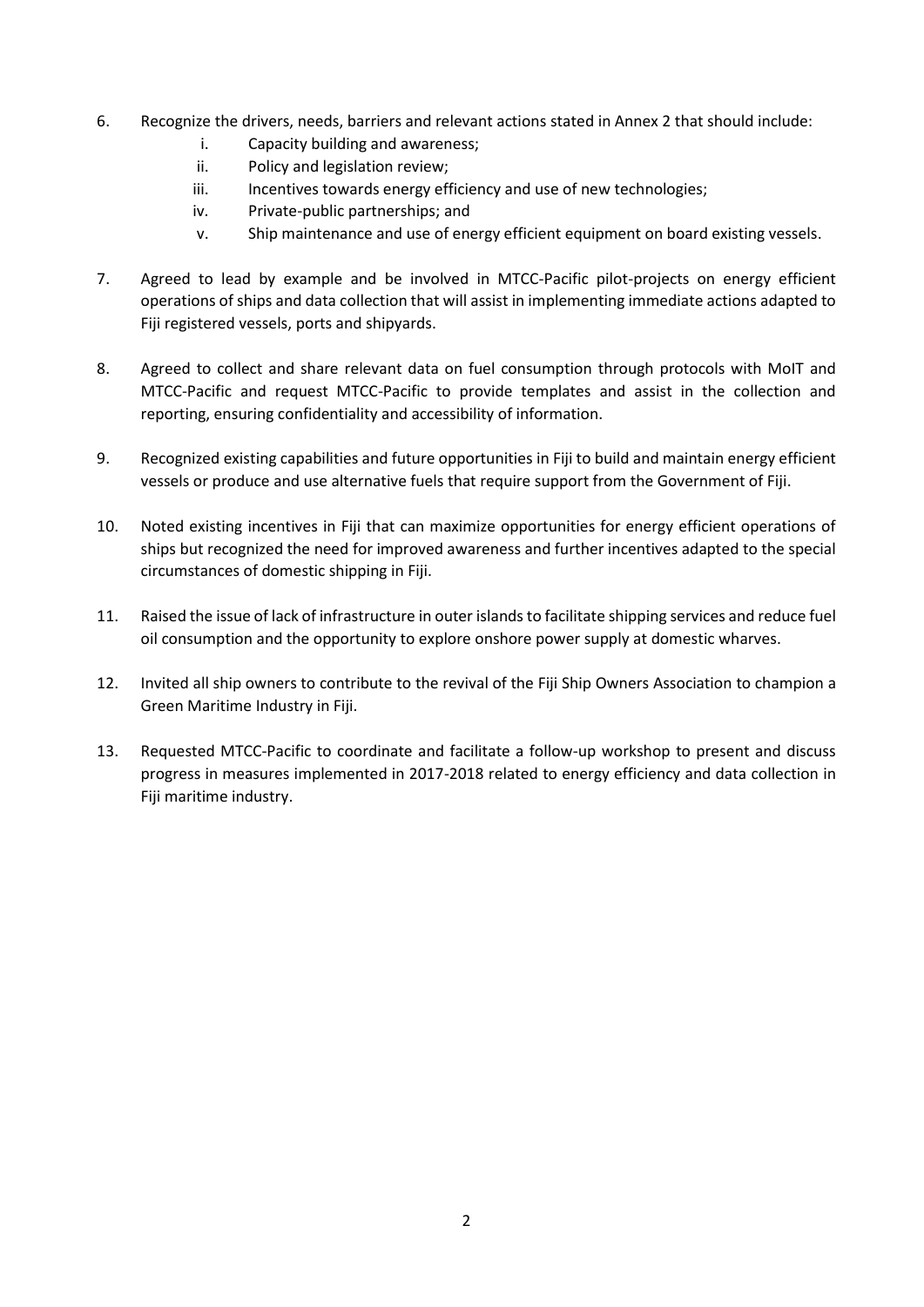| Annex $1$ – List of participants |  |  |  |  |  |
|----------------------------------|--|--|--|--|--|
|----------------------------------|--|--|--|--|--|

| #                       | <b>Name</b>                | <b>Job Title</b>                              | <b>Organisation</b>                     | <b>Email Address</b>                |  |
|-------------------------|----------------------------|-----------------------------------------------|-----------------------------------------|-------------------------------------|--|
|                         | <b>HIGH-LEVEL WORKSHOP</b> |                                               |                                         |                                     |  |
|                         | Paul Bayly                 | <b>Permanent Secretary</b>                    | Ministry of Infrastructure & Transport  | paul.bayly@govnet.gov.fj            |  |
| $\overline{2}$          | Kalusiani Vuki             | Legal Officer                                 | Maritime Safety Authority of Fiji       | kvuki@msaf.com.fj                   |  |
| $\overline{\mathbf{3}}$ | Lui Tusiga Naisara         | Deputy Secretary Policy & Planning            | Ministry of Infrastructure & Transport  | lui.naisara@moit.gov.fj             |  |
| $\overline{4}$          | Faranisese Kinivuwai       | <b>Acting Director Transport &amp; Policy</b> | Ministry of Infrastructure & Transport  | faranisese.kinivuwai@govnet.gov.fj  |  |
| 5                       | Lesi Vuatalevu             | <b>Activing Principal Transport Planner</b>   | Ministry of Infrastructure & Transport  | lesi.vuatalevu@moit.gov.fj          |  |
| 6                       | Joji Wata                  | Research Officer                              | Ministry of Infrastructure & Transport  | joji.wata@moit.gov.fj               |  |
| $\overline{7}$          | Mark Borg                  | Team Leader Programme Management              | Pacific Islands Development Forum       | markborg@pacificidf.org             |  |
| 8                       | Lopeti Radravu             | <b>Operations Manager</b>                     | Fiji Ships and Heavy Industries Limited | lopeti@fijiports.com.fj             |  |
| 9                       | David Patterson            | <b>Assistant General Manager</b>              | Patterson Shipping/Searoad Shipping     | fijisearoad2@gmail.com              |  |
| 10                      | Netane Waqalala            | Manager                                       | Seaquest Fiji Ltd/Sealand Processors    | netane@seaquest.com.fj              |  |
| 11                      | Manoj Kumar                | <b>Operational Manager</b>                    | Inter Link Shipping Line Ltd            | operations@interlinkshipping.com.fj |  |
| 12                      | Josese Lawaniyasana        | <b>Acting Director</b>                        | <b>Government Shipping Services</b>     | josese.lawaniyasana@moit.gov.fj     |  |
| 13                      | Isireli Mokunitulevu       | Manager                                       | <b>Tokalau Shipping</b>                 | isirelimokunitulevu@yahoo.com       |  |
| 14                      | Chris Dewhirst             | <b>Shipping Manager</b>                       | All Barging and Marine (Fiji) Ltd       | allprojects@allengineering.com.fj   |  |
| 15                      | Josateki Tagi              | Director                                      | Billett Wright & Associates (Fiji) Ltd  | billett@unwired.com.fi              |  |
|                         | <b>ORGANISER</b>           |                                               |                                         |                                     |  |
|                         | Andrew Jones               | <b>GEMD Director</b>                          | The Pacific Community                   | andrewi@spc.int                     |  |
| $\overline{2}$          | <b>Thierry Nervale</b>     | <b>MTCC-Pacific Head</b>                      | MTCC-Pacific                            | thierryn@spc.int                    |  |
| 3                       | <b>Mark Davis</b>          | Transport Green House Gas Adviser             | MTCC-Pacific                            | markd@spc.int                       |  |
| 4                       | Ore Toua                   | <b>Maritime Training Adviser</b>              | MTCC-Pacific/The Pacific Community      | oret@spc.int                        |  |
| 5                       | Zullah M. A                | Maritime Industry Energy Efficiency Officer   | MTCC-Pacific                            | zullahm@spc.int                     |  |
| 6                       | Francesca Pradelli         | Policy and Legal Officer                      | The Pacific Community                   | francescap@spc.int                  |  |
| 7                       | Lore Croker                | Administrative and Information Assistant      | MTCC-Pacific                            | lorec@spc.int                       |  |
| TECHNICAL WORKSHOP      |                            |                                               |                                         |                                     |  |
|                         | Kalusiani Vuki             | Legal Officer                                 | Maritime Safety Authority of Fiji       | kvuki@msaf.com.fj                   |  |
| 2                       | Joji Wata                  | Research Officer                              | Ministry of Infrastructure & Transport  | joji.wata@moit.gov.fj               |  |
| 3                       | <b>Vishal Prasad</b>       | <b>Policy Analyst</b>                         | Ministry of Infrastructure & Transport  | vishal001.prasad@govnet.gov.fj      |  |
| 4                       | Viliame Ratakalovo         | <b>Technical Officer II</b>                   | Ministry of Infrastructure & Transport  | viliame.finau@moit.gov.fj           |  |
| 5                       | Josefa Baleinukulala       | <b>Assistant Lecturer</b>                     | Fiji Maritime Academy                   | josefa.baleinukulala@fnu.ac.fj      |  |
| 6                       | Rusiate Lomanibasa         | Lecturer                                      | Fiji Maritime Academy                   | rusiate.lomani@fnu.ac.fj            |  |
| 7                       | <b>Thomas Patterson</b>    | <b>Assistant Operations Manager</b>           | Patterson Shipping/Searoad Shipping     | fijisearoad2@gmail.com              |  |
| 8                       | Robert Kubukawa            | Assistant Fleet Engineer                      | Solander Pacific Ltd                    | robert@solander.com                 |  |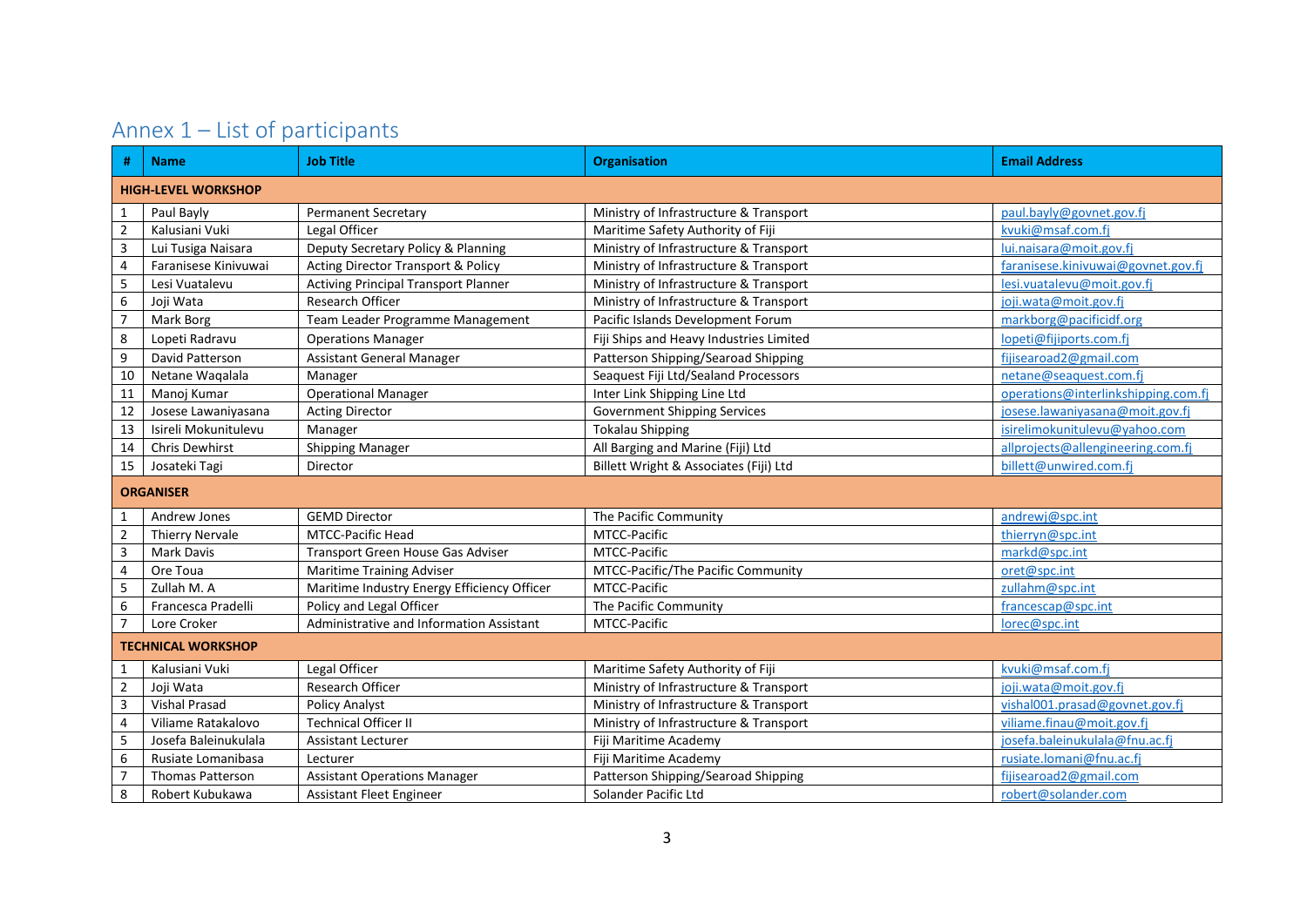|    | Viliame Malumalumu   | Chief Officer/Captain        | Inter Link Shipping Line Ltd          | operations@interlinkshipping.com.fj |
|----|----------------------|------------------------------|---------------------------------------|-------------------------------------|
| 10 | Sakaraia Saubalavu   | Master                       | <b>Tokalau Shipping</b>               | isirelimokunitulevu@yahoo.com       |
| 11 | Tomasi Delai         | Chief Engineer               | <b>Tokalau Shipping</b>               | isirelimokunitulevu@yahoo.com       |
| 12 | Yogesh Naicker       | Shore Engineer               | All Barge and Marine (Fiji) Ltd       | allbarge@allengineering.com.fj      |
|    | Isireli Mokunitulevu | Manager                      | <b>Tokalau Shipping</b>               | isirelimokunitulevu@yahoo.com       |
| 14 | Nanise Kabakoro      | <b>Trainee Port Engineer</b> | Fiji Port Corporation Limited         | nanise@fijiports.com.fj             |
|    | Ignesio Mow          | Foreman Engineer             | Fiji Ships & Heavy Industries Limited | isirelimokunitulevu@yahoo.com       |